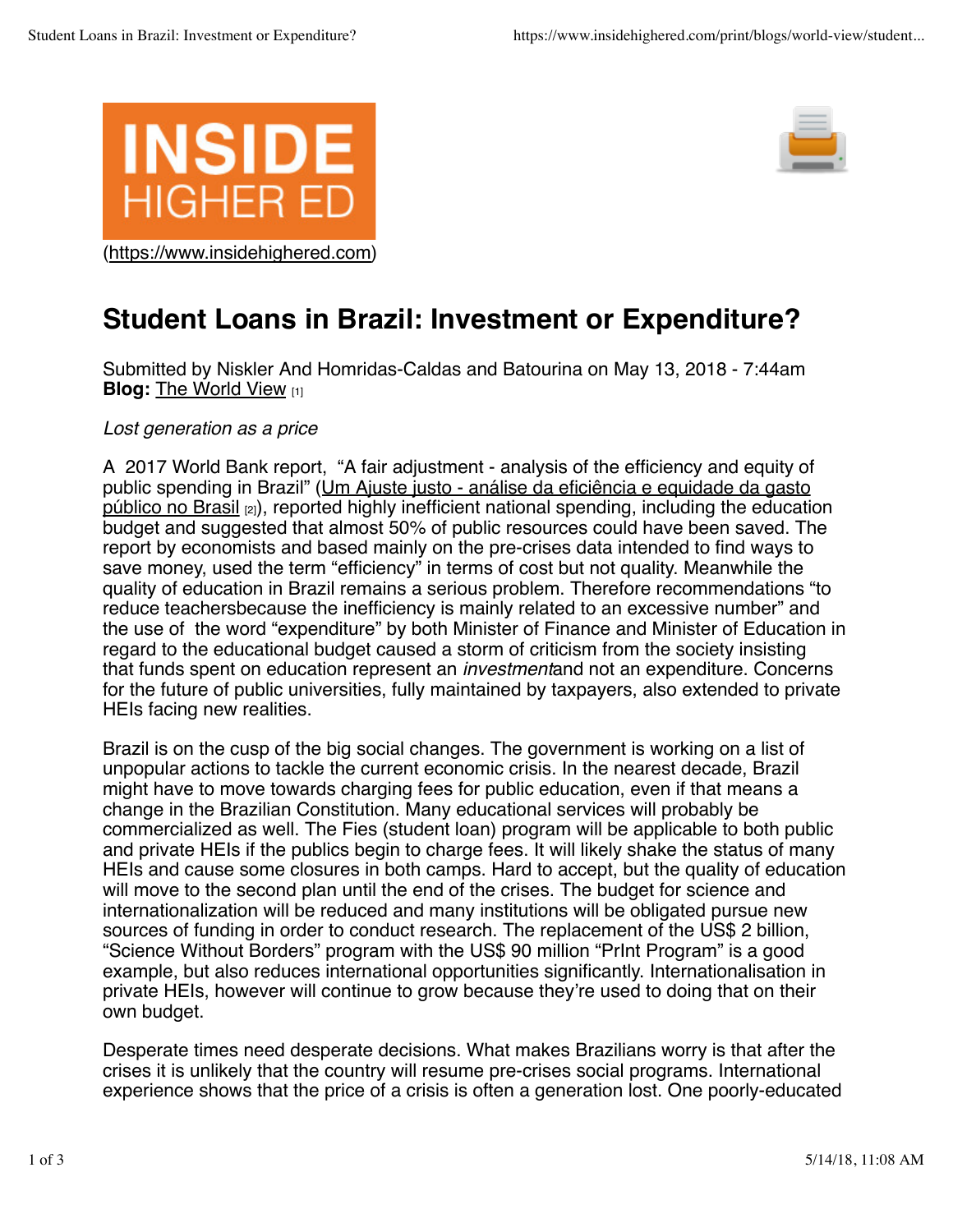generation is too expensive price for the emerging economy.

Brazilian education has a unique public/private ratio with only 28 % of all students attending public universities (MEC, 2016). The majority of the enrollment at free, public institutions are generally from richer, highly-educated families. They are mostly graduates of expensive, private primary and secondary schools. Teachers best try to get jobs in this sector because of better salaries and smaller classes. Public schools are free, but the quality of education is poorer.

Although enrollments in HEIs have been increasing in Brazil, access to this level of education remained highly inequitable due entry requirements. In 2002,only 4% of university students came from the poorest 40% of the population. By 2015 participation from this economic sector grew to 15%. In effect, students from the wealthiest families benefit disproportionately from public money while students from poorer sectors take out loans to study at private universities.

Keeping in mind that the knowledge level of students upon admission at private universities is generally lower than at public, it is interesting that last five-years of results from national examinations show impressive growth in terms of quality, stable reduction in drop-out rates and increase of the number of programs classified as "excellence courses" in the private sector. It is a significant achievement considering that the cost of a student at public university is normally three times higher than what the student pays at a private institution.

## *Education program or banking survival?*

Two waves of enrolment growth in Brazil have been driven by public programs —"University for All" (ProUni), and the "Student Loan Fund" (Fies), allowing millions of young people access to private universities. Since January 2018, access to Fies funding was reformulated, creating new gaps. Previously, Fies had a clear social objective, permitting access to more than 700 thousand young people with the government in the role of a bank offering a practically zero interest rate. Fies 2018 has been restricted to 100 thousand government loans. The gap will be handled from commercial banks with high interest rates.

The reformulation of the Fies program does not consider the real challenges facing students, but only financial return. Fies should not be seen as a financial market product, but as an investment in economic growth. The concern should be for the long-term prospects of Brazil and not a short-term view of the financial market.

New Fies policies were widely discussed in the country. Many people saw it as a program of support to banks to help them weather the economic crisis. There were even calls to boycott Fies with the claim that it takes the country back decades and diminishes previous achievements. Nevertheless, private HEIs jointly condemned calls for a boycott because it was an important public policy program.

## *Dum spiro spero – While I breath I hope*

Traditionally in Brazil important decisions are left for the new president. Until then all legislative activities, including in education, are frozen in the country. Even universities postpone important decisions, from budget to hiring professors. A new government may